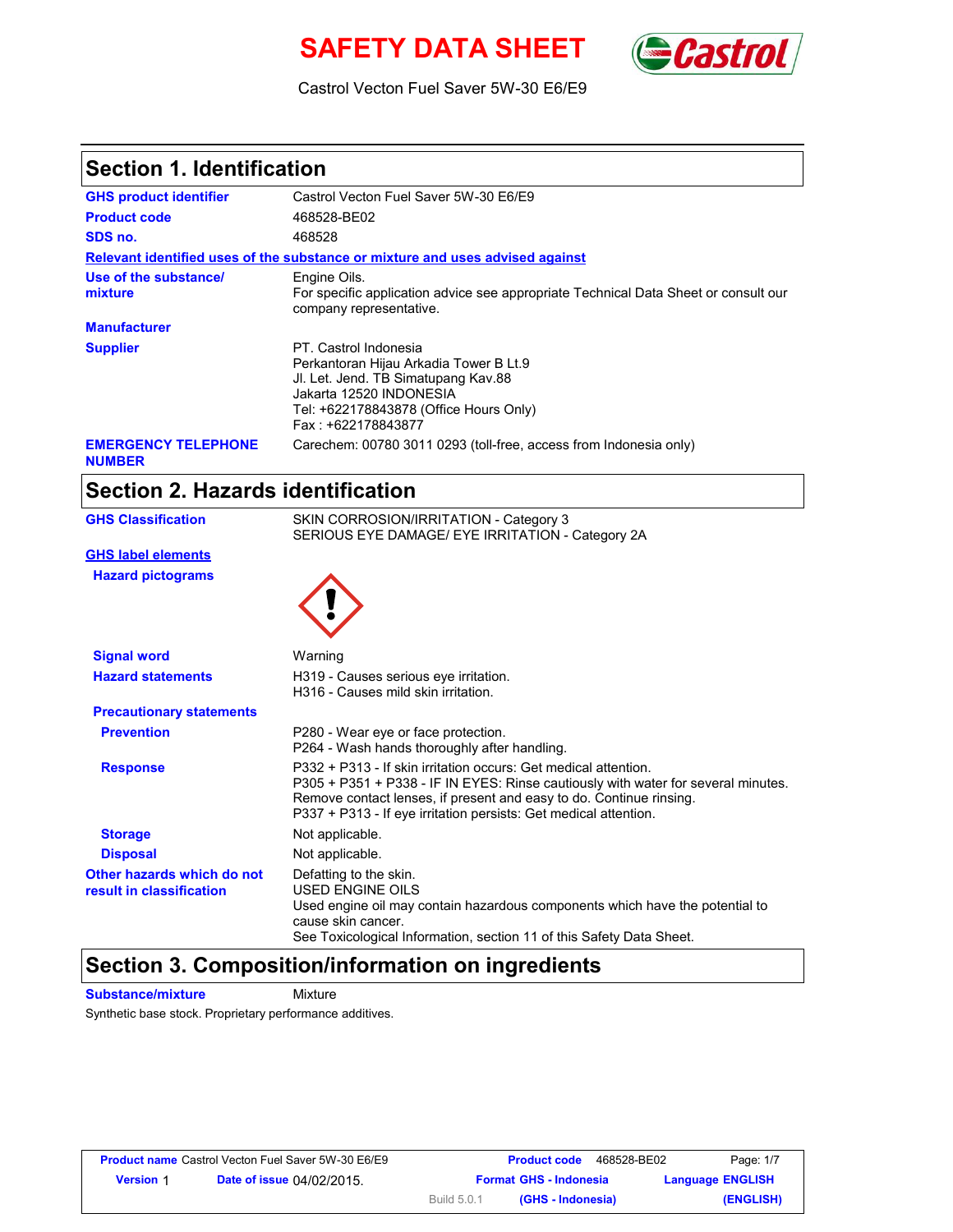## **Section 3. Composition/information on ingredients**

| <b>Ingredient name</b>                                                                                                                                                                                                                        | $\frac{9}{6}$                                                                     | <b>CAS number</b>                                                   |
|-----------------------------------------------------------------------------------------------------------------------------------------------------------------------------------------------------------------------------------------------|-----------------------------------------------------------------------------------|---------------------------------------------------------------------|
| Distillates (petroleum), hydrotreated, heavy paraffinic<br>Base oil - unspecified<br>bis(nonylphenyl)amine<br>Olefin sulphide<br>Butanedioic acid, 2,3-dihydroxy-, mixed C12-16-alkyl and C13-rich<br>C11-14-isoalkyl diesters, (2R, 3R)-rel- | $\geq$ 25 - <50<br>$\geq 10 - 25$<br>$\geq 1 - 3$<br>$\geq 1 - 3$<br>$\geq 1 - 5$ | 64742-54-7<br>Varies<br>36878-20-3<br>Proprietary<br>Not available. |
| Zinc O, O, O', O'-tetrakis (1,3-dimethylbutyl) bis(phosphorordithioate)<br>Diphenylamine<br>Phenol, dodecyl-, branched                                                                                                                        | $\geq$ 1 - <1.5<br>$\geq 0.1 - 0.3$<br>$\geq 0.1 - 0.3$                           | 2215-35-2<br>122-39-4<br>74499-35-7 /<br>121158-58-5                |

**There are no additional ingredients present which, within the current knowledge of the supplier and in the concentrations applicable, are classified as hazardous to health or the environment and hence require reporting in this section.**

**Occupational exposure limits, if available, are listed in Section 8.**

#### **Section 4. First-aid measures**

**Description of necessary first aid measures**

| <b>Inhalation</b>                                  | In case of inhalation of decomposition products in a fire, symptoms may be delayed.<br>If inhaled, remove to fresh air. The exposed person may need to be kept under<br>medical surveillance for 48 hours. Get medical attention if symptoms occur.                                                                                  |
|----------------------------------------------------|--------------------------------------------------------------------------------------------------------------------------------------------------------------------------------------------------------------------------------------------------------------------------------------------------------------------------------------|
| <b>Ingestion</b>                                   | Do not induce vomiting unless directed to do so by medical personnel. Never give<br>anything by mouth to an unconscious person. If unconscious, place in recovery<br>position and get medical attention immediately. Get medical attention if adverse<br>health effects persist or are severe.                                       |
| <b>Skin contact</b>                                | In case of contact, immediately flush skin with plenty of water for at least 15 minutes<br>while removing contaminated clothing and shoes. Wash skin thoroughly with soap<br>and water or use recognised skin cleanser. Wash clothing before reuse. Clean<br>shoes thoroughly before reuse. Get medical attention if symptoms occur. |
| Eye contact                                        | In case of contact, immediately flush eyes with plenty of water for at least 15 minutes.<br>Eyelids should be held away from the eyeball to ensure thorough rinsing. Check for<br>and remove any contact lenses. Get medical attention.                                                                                              |
| <b>Protection of first-aiders</b>                  | No action shall be taken involving any personal risk or without suitable training. It<br>may be dangerous to the person providing aid to give mouth-to-mouth resuscitation.                                                                                                                                                          |
| Most important symptoms/effects, acute and delayed |                                                                                                                                                                                                                                                                                                                                      |
|                                                    | See Section 11 for more detailed information on health effects and symptoms.                                                                                                                                                                                                                                                         |
|                                                    | <u>Indication of immediate medical attention and special treatment needed, if necessary</u>                                                                                                                                                                                                                                          |
|                                                    |                                                                                                                                                                                                                                                                                                                                      |

| <b>Specific treatments</b> | No specific treatment.                                                                                                                                                                                                                                      |
|----------------------------|-------------------------------------------------------------------------------------------------------------------------------------------------------------------------------------------------------------------------------------------------------------|
| <b>Notes to physician</b>  | In case of inhalation of decomposition products in a fire, symptoms may be delayed.<br>The exposed person may need to be kept under medical surveillance for 48 hours.<br>Treatment should in general be symptomatic and directed to relieving any effects. |

### **Section 5. Fire-fighting measures**

| <b>Extinguishing media</b>                               |                                                                                                                                                                                                                                                        |
|----------------------------------------------------------|--------------------------------------------------------------------------------------------------------------------------------------------------------------------------------------------------------------------------------------------------------|
| <b>Suitable</b>                                          | In case of fire, use foam, dry chemical or carbon dioxide extinguisher or spray.                                                                                                                                                                       |
| <b>Not suitable</b>                                      | Do not use water jet.                                                                                                                                                                                                                                  |
| <b>Specific hazards arising</b><br>from the chemical     | In a fire or if heated, a pressure increase will occur and the container may burst.                                                                                                                                                                    |
| <b>Hazardous thermal</b><br>decomposition products       | Combustion products may include the following:<br>phosphorus oxides<br>metal oxide/oxides<br>carbon oxides (CO, CO <sub>2</sub> ) (carbon monoxide, carbon dioxide)<br>sulphur oxides (SO, SO <sub>2</sub> , etc.)<br>nitrogen oxides (NO, $NO2$ etc.) |
| <b>Special precautions for fire-</b><br>fighters         | Promptly isolate the scene by removing all persons from the vicinity of the incident if<br>there is a fire. No action shall be taken involving any personal risk or without<br>suitable training.                                                      |
| <b>Special protective</b><br>equipment for fire-fighters | Fire-fighters should wear positive pressure self-contained breathing apparatus<br>(SCBA) and full turnout gear.                                                                                                                                        |

| <b>Product name</b> Castrol Vecton Fuel Saver 5W-30 E6/E9 |                                  |                    | <b>Product code</b><br>468528-BE02 | Page: 2/7               |
|-----------------------------------------------------------|----------------------------------|--------------------|------------------------------------|-------------------------|
| <b>Version 1</b>                                          | <b>Date of issue 04/02/2015.</b> |                    | <b>Format GHS - Indonesia</b>      | <b>Language ENGLISH</b> |
|                                                           |                                  | <b>Build 5.0.1</b> | (GHS - Indonesia)                  | (ENGLISH)               |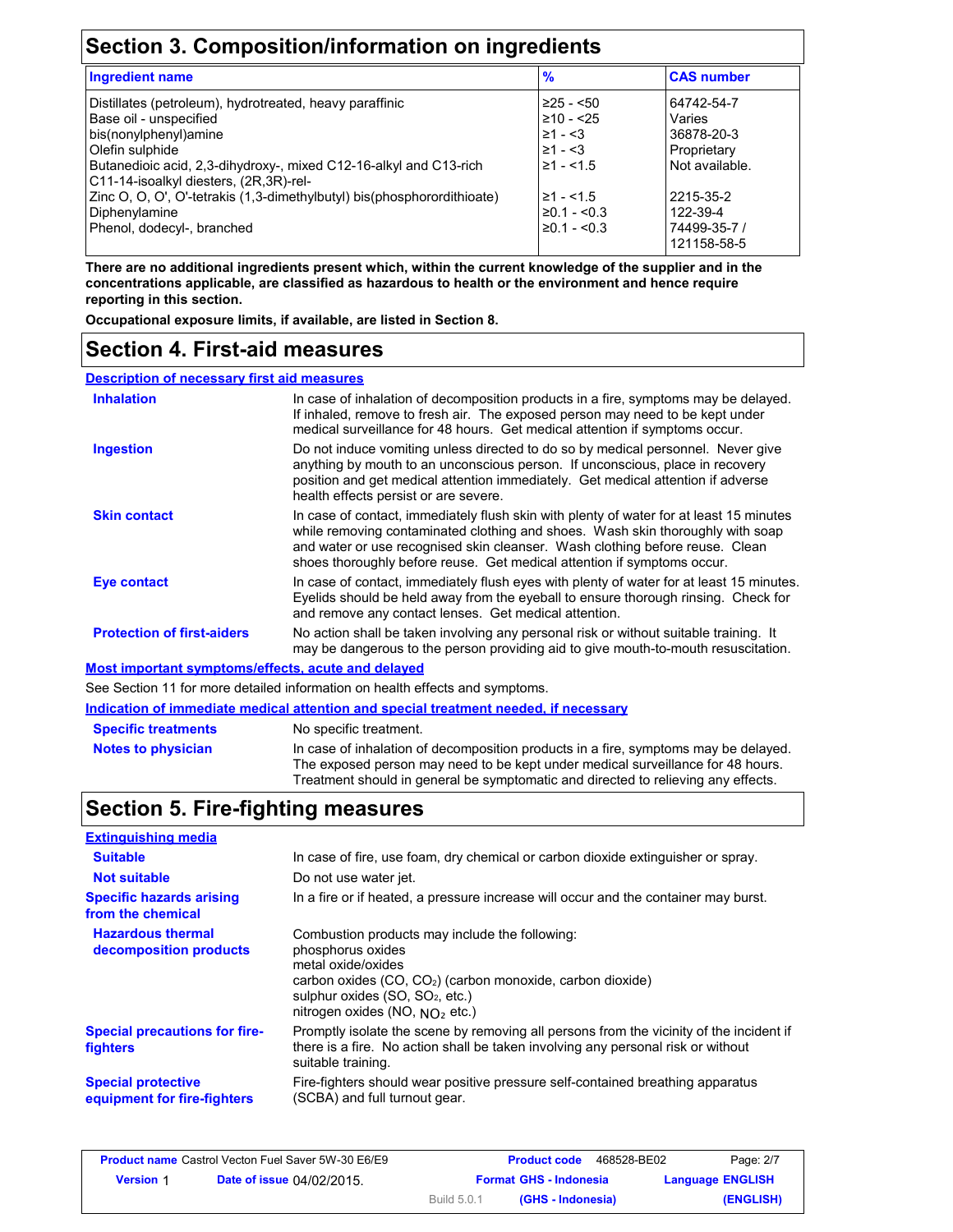## **Section 6. Accidental release measures**

|                                                      | <b>Personal precautions, protective equipment and emergency procedures</b>                                                                                                                                                                                                                                                                                                                                                                                                                                               |  |
|------------------------------------------------------|--------------------------------------------------------------------------------------------------------------------------------------------------------------------------------------------------------------------------------------------------------------------------------------------------------------------------------------------------------------------------------------------------------------------------------------------------------------------------------------------------------------------------|--|
| For non-emergency<br>personnel                       | No action shall be taken involving any personal risk or without suitable training.<br>Evacuate surrounding areas. Keep unnecessary and unprotected personnel from<br>entering. Do not touch or walk through spilt material. Avoid breathing vapour or<br>mist. Provide adequate ventilation. Put on appropriate personal protective<br>equipment. Floors may be slippery; use care to avoid falling. Contact emergency<br>personnel.                                                                                     |  |
| For emergency responders                             | Entry into a confined space or poorly ventilated area contaminated with vapour, mist<br>or fume is extremely hazardous without the correct respiratory protective equipment<br>and a safe system of work. Wear self-contained breathing apparatus. Wear a<br>suitable chemical protective suit. Chemical resistant boots. See also the<br>information in "For non-emergency personnel".                                                                                                                                  |  |
| <b>Environmental precautions</b>                     | Avoid dispersal of spilt material and runoff and contact with soil, waterways, drains<br>and sewers. Inform the relevant authorities if the product has caused environmental<br>pollution (sewers, waterways, soil or air).                                                                                                                                                                                                                                                                                              |  |
| Methods and material for containment and cleaning up |                                                                                                                                                                                                                                                                                                                                                                                                                                                                                                                          |  |
| <b>Small spill</b>                                   | Stop leak if without risk. Move containers from spill area. Absorb with an inert<br>material and place in an appropriate waste disposal container. Dispose of via a<br>licensed waste disposal contractor.                                                                                                                                                                                                                                                                                                               |  |
| <b>Large spill</b>                                   | Stop leak if without risk. Move containers from spill area. Approach the release<br>from upwind. Prevent entry into sewers, water courses, basements or confined<br>areas. Contain and collect spillage with non-combustible, absorbent material e.g.<br>sand, earth, vermiculite or diatomaceous earth and place in container for disposal<br>according to local regulations. Contaminated absorbent material may pose the<br>same hazard as the spilt product. Dispose of via a licensed waste disposal<br>contractor. |  |

## **Section 7. Handling and storage**

| <b>Precautions for safe handling</b>             |                                                                                                                                                                                                                                                                                                                                                                                                                                                                                                                                                                                                |
|--------------------------------------------------|------------------------------------------------------------------------------------------------------------------------------------------------------------------------------------------------------------------------------------------------------------------------------------------------------------------------------------------------------------------------------------------------------------------------------------------------------------------------------------------------------------------------------------------------------------------------------------------------|
| <b>Protective measures</b>                       | Put on appropriate personal protective equipment (see Section 8). Avoid breathing<br>vapour or mist. Avoid contact with eyes, skin and clothing. Do not ingest. Empty<br>containers retain product residue and can be hazardous. Keep in the original<br>container or an approved alternative made from a compatible material, kept tightly<br>closed when not in use. Do not reuse container.                                                                                                                                                                                                 |
| <b>Advice on general</b><br>occupational hygiene | Eating, drinking and smoking should be prohibited in areas where this material is<br>handled, stored and processed. Wash thoroughly after handling. Remove<br>contaminated clothing and protective equipment before entering eating areas. See<br>also Section 8 for additional information on hygiene measures.                                                                                                                                                                                                                                                                               |
| <b>Conditions for safe storage</b>               | Store in accordance with local regulations. Store in original container protected from<br>direct sunlight in a dry, cool and well-ventilated area, away from incompatible<br>materials (see Section 10) and food and drink. Keep container tightly closed and<br>sealed until ready for use. Store and use only in equipment/containers designed for<br>use with this product. Containers that have been opened must be carefully resealed<br>and kept upright to prevent leakage. Do not store in unlabelled containers. Use<br>appropriate containment to avoid environmental contamination. |
| <b>Not suitable</b>                              | Prolonged exposure to elevated temperature                                                                                                                                                                                                                                                                                                                                                                                                                                                                                                                                                     |

## **Section 8. Exposure controls/personal protection**

#### **Control parameters**

| <b>Ingredient name</b>                                  | <b>Exposure limits</b>                                                                                         |
|---------------------------------------------------------|----------------------------------------------------------------------------------------------------------------|
| Distillates (petroleum), hydrotreated, heavy paraffinic | Departemen Tenaga Kerja (Indonesia).<br>TWA: 5 mg/m <sup>3</sup> 8 hours. Issued/Revised:<br>2/1997 Form: mist |
| Base oil - unspecified                                  | Departemen Tenaga Kerja (Indonesia).<br>TWA: 5 mg/m <sup>3</sup> 8 hours. Issued/Revised:<br>2/1997 Form: mist |
| Diphenylamine                                           | Departemen Tenaga Kerja (Indonesia).<br>TWA: 10 mg/m <sup>3</sup> 8 hours. Issued/Revised:<br>2/1997           |

| <b>Product name</b> Castrol Vecton Fuel Saver 5W-30 E6/E9 |                                  |             | <b>Product code</b><br>468528-BE02 | Page: 3/7               |
|-----------------------------------------------------------|----------------------------------|-------------|------------------------------------|-------------------------|
| <b>Version 1</b>                                          | <b>Date of issue 04/02/2015.</b> |             | <b>Format GHS - Indonesia</b>      | <b>Language ENGLISH</b> |
|                                                           |                                  | Build 5.0.1 | (GHS - Indonesia)                  | (ENGLISH)               |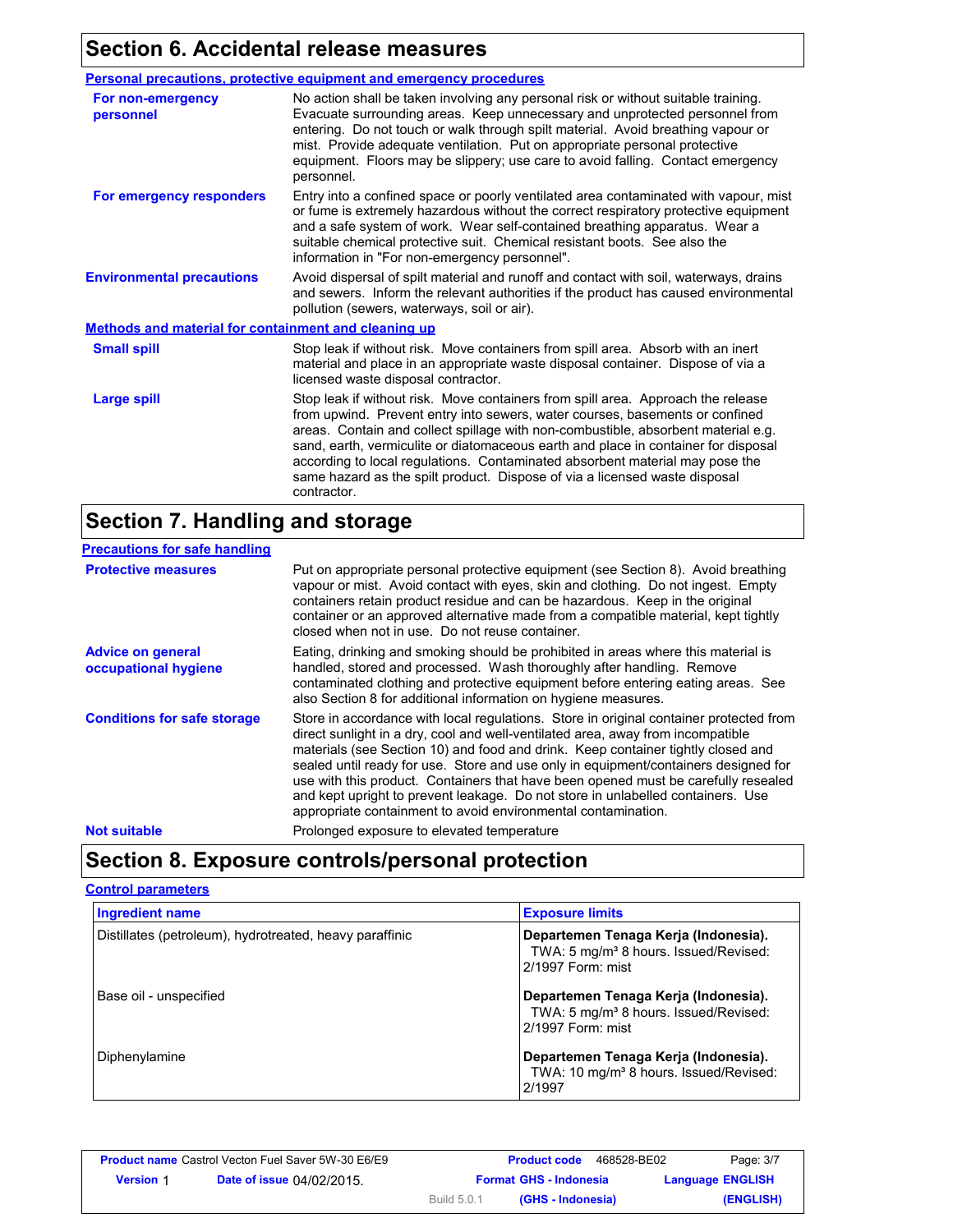## **Section 8. Exposure controls/personal protection**

| <b>Recommended monitoring</b><br>procedures | If this product contains ingredients with exposure limits, personal, workplace<br>atmosphere or biological monitoring may be required to determine the effectiveness<br>of the ventilation or other control measures and/or the necessity to use respiratory<br>protective equipment. Reference should be made to appropriate monitoring<br>standards. Reference to national guidance documents for methods for the<br>determination of hazardous substances will also be required.                                                                                                                                                                                                                                                                                                             |
|---------------------------------------------|-------------------------------------------------------------------------------------------------------------------------------------------------------------------------------------------------------------------------------------------------------------------------------------------------------------------------------------------------------------------------------------------------------------------------------------------------------------------------------------------------------------------------------------------------------------------------------------------------------------------------------------------------------------------------------------------------------------------------------------------------------------------------------------------------|
| <b>Appropriate engineering</b><br>controls  | All activities involving chemicals should be assessed for their risks to health, to<br>ensure exposures are adequately controlled. Personal protective equipment should<br>only be considered after other forms of control measures (e.g. engineering controls)<br>have been suitably evaluated. Personal protective equipment should conform to<br>appropriate standards, be suitable for use, be kept in good condition and properly<br>maintained.<br>Your supplier of personal protective equipment should be consulted for advice on<br>selection and appropriate standards. For further information contact your national                                                                                                                                                                 |
|                                             | organisation for standards.<br>Provide exhaust ventilation or other engineering controls to keep the relevant<br>airborne concentrations below their respective occupational exposure limits.<br>The final choice of protective equipment will depend upon a risk assessment. It is<br>important to ensure that all items of personal protective equipment are compatible.                                                                                                                                                                                                                                                                                                                                                                                                                      |
| <b>Environmental exposure</b><br>controls   | Emissions from ventilation or work process equipment should be checked to ensure<br>they comply with the requirements of environmental protection legislation. In some<br>cases, fume scrubbers, filters or engineering modifications to the process equipment<br>will be necessary to reduce emissions to acceptable levels.                                                                                                                                                                                                                                                                                                                                                                                                                                                                   |
| <b>Individual protection measures</b>       |                                                                                                                                                                                                                                                                                                                                                                                                                                                                                                                                                                                                                                                                                                                                                                                                 |
| <b>Hygiene measures</b>                     | Wash hands, forearms and face thoroughly after handling chemical products, before<br>eating, smoking and using the lavatory and at the end of the working period.<br>Appropriate techniques should be used to remove potentially contaminated clothing.<br>Wash contaminated clothing before reusing. Ensure that eyewash stations and<br>safety showers are close to the workstation location.                                                                                                                                                                                                                                                                                                                                                                                                 |
| <b>Eye protection</b>                       | Safety glasses with side shields.                                                                                                                                                                                                                                                                                                                                                                                                                                                                                                                                                                                                                                                                                                                                                               |
| <b>Skin protection</b>                      |                                                                                                                                                                                                                                                                                                                                                                                                                                                                                                                                                                                                                                                                                                                                                                                                 |
| <b>Hand protection</b>                      | Wear protective gloves if prolonged or repeated contact is likely. Wear chemical<br>resistant gloves. Recommended: Nitrile gloves. The correct choice of protective<br>gloves depends upon the chemicals being handled, the conditions of work and use,<br>and the condition of the gloves (even the best chemically resistant glove will break<br>down after repeated chemical exposures). Most gloves provide only a short time of<br>protection before they must be discarded and replaced. Because specific work<br>environments and material handling practices vary, safety procedures should be<br>developed for each intended application. Gloves should therefore be chosen in<br>consultation with the supplier/manufacturer and with a full assessment of the<br>working conditions. |
| <b>Skin protection</b>                      | Use of protective clothing is good industrial practice. Cotton or polyester/cotton<br>overalls will only provide protection against light superficial contamination that will<br>not soak through to the skin. Overalls should be laundered on a regular basis.<br>When the risk of skin exposure is high (e.g. when cleaning up spillages or if there is<br>a risk of splashing) then chemical resistant aprons and/or impervious chemical suits<br>and boots will be required. Personal protective equipment for the body should be<br>selected based on the task being performed and the risks involved and should be<br>approved by a specialist before handling this product.                                                                                                              |
| <b>Respiratory protection</b>               | In case of insufficient ventilation, wear suitable respiratory equipment.<br>The correct choice of respiratory protection depends upon the chemicals being<br>handled, the conditions of work and use, and the condition of the respiratory<br>equipment. Safety procedures should be developed for each intended application.<br>Respiratory protection equipment should therefore be chosen in consultation with<br>the supplier/manufacturer and with a full assessment of the working conditions.                                                                                                                                                                                                                                                                                           |

## **Section 9. Physical and chemical properties**

| <b>Appearance</b>      |                                                           |                               |             |                         |
|------------------------|-----------------------------------------------------------|-------------------------------|-------------|-------------------------|
| <b>Physical state</b>  | Liguid.                                                   |                               |             |                         |
| <b>Colour</b>          | Amber. [Light]                                            |                               |             |                         |
| <b>Odour</b>           | Not available.                                            |                               |             |                         |
| <b>Odour threshold</b> | Not available.                                            |                               |             |                         |
| pH                     | Not available.                                            |                               |             |                         |
| <b>Melting point</b>   | Not available.                                            |                               |             |                         |
|                        | <b>Product name Castrol Vecton Fuel Saver 5W-30 E6/E9</b> | <b>Product code</b>           | 468528-BE02 | Page: 4/7               |
| <b>Version 1</b>       | Date of issue 04/02/2015.                                 | <b>Format GHS - Indonesia</b> |             | <b>Language ENGLISH</b> |

Build 5.0.1

**(GHS - Indonesia) (ENGLISH)**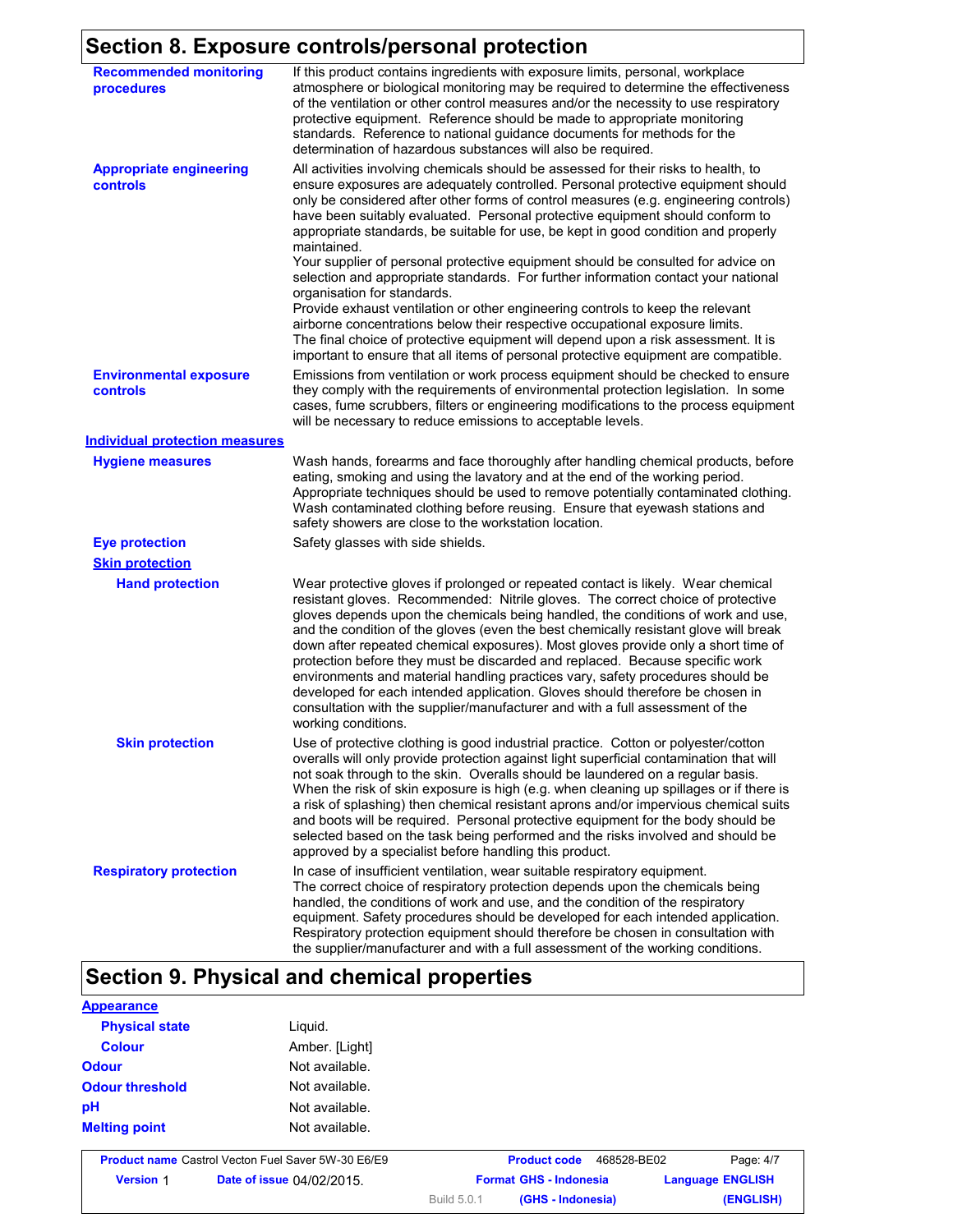## **Section 9. Physical and chemical properties**

| <b>Boiling point</b>                              | Not available.                                                                                                                        |
|---------------------------------------------------|---------------------------------------------------------------------------------------------------------------------------------------|
| <b>Drop Point</b>                                 | Not available.                                                                                                                        |
| <b>Flash point</b>                                | Open cup: 228°C (442.4°F) [Cleveland.]                                                                                                |
| <b>Evaporation rate</b>                           | Not available.                                                                                                                        |
| <b>Flammability (solid, gas)</b>                  | Not applicable. Based on - Physical state                                                                                             |
| Lower and upper explosive<br>(flammable) limits   | Not available.                                                                                                                        |
| <b>Vapour pressure</b>                            | Not available.                                                                                                                        |
| <b>Vapour density</b>                             | Not available.                                                                                                                        |
| <b>Relative density</b>                           | 0.8544                                                                                                                                |
| <b>Solubility</b>                                 | insoluble in water.                                                                                                                   |
| <b>Partition coefficient: n-</b><br>octanol/water | Not available.                                                                                                                        |
| <b>Auto-ignition temperature</b>                  | Not available.                                                                                                                        |
| <b>Decomposition temperature</b>                  | Not available.                                                                                                                        |
| <b>Viscosity</b>                                  | Kinematic: 69.7 mm <sup>2</sup> /s (69.7 cSt) at 40 $^{\circ}$ C<br>Kinematic: 11.4 mm <sup>2</sup> /s (11.4 cSt) at 100 $^{\circ}$ C |

## **Section 10. Stability and reactivity**

| <b>Reactivity</b>                            | No specific test data available for this product. Refer to Conditions to avoid and<br>Incompatible materials for additional information.                                |
|----------------------------------------------|-------------------------------------------------------------------------------------------------------------------------------------------------------------------------|
| <b>Chemical stability</b>                    | The product is stable.                                                                                                                                                  |
| <b>Possibility of hazardous</b><br>reactions | Under normal conditions of storage and use, hazardous reactions will not occur.<br>Under normal conditions of storage and use, hazardous polymerisation will not occur. |
| <b>Conditions to avoid</b>                   | Avoid all possible sources of ignition (spark or flame).                                                                                                                |
| <b>Incompatible materials</b>                | Reactive or incompatible with the following materials: oxidising materials.                                                                                             |
| <b>Hazardous decomposition</b><br>products   | Under normal conditions of storage and use, hazardous decomposition products<br>should not be produced.                                                                 |

### **Section 11. Toxicological information**

#### **Information on toxicological effects**

| <b>Aspiration hazard</b>                                |                                                                                             |                                                                               |
|---------------------------------------------------------|---------------------------------------------------------------------------------------------|-------------------------------------------------------------------------------|
| <b>Name</b>                                             |                                                                                             | <b>Result</b>                                                                 |
| Distillates (petroleum), hydrotreated, heavy paraffinic |                                                                                             | <b>ASPIRATION HAZARD - Category 1</b>                                         |
| Information on the likely<br>routes of exposure         | Routes of entry anticipated: Dermal, Inhalation.                                            |                                                                               |
| <b>Potential acute health effects</b>                   |                                                                                             |                                                                               |
| <b>Eye contact</b>                                      | Causes serious eye irritation.                                                              |                                                                               |
| <b>Inhalation</b>                                       | may be delayed following exposure.                                                          | Exposure to decomposition products may cause a health hazard. Serious effects |
| <b>Skin contact</b>                                     | Causes mild skin irritation. Defatting to the skin.                                         |                                                                               |
| <b>Ingestion</b>                                        | Irritating to mouth, throat and stomach.                                                    |                                                                               |
|                                                         | Symptoms related to the physical, chemical and toxicological characteristics                |                                                                               |
| <b>Eye contact</b>                                      | Adverse symptoms may include the following:<br>pain or irritation<br>watering<br>redness    |                                                                               |
| <b>Inhalation</b>                                       | No specific data.                                                                           |                                                                               |
| <b>Skin contact</b>                                     | Adverse symptoms may include the following:<br>irritation<br>redness<br>dryness<br>cracking |                                                                               |
| <b>Ingestion</b>                                        | No specific data.                                                                           |                                                                               |
| <b>Potential chronic health effects</b>                 |                                                                                             |                                                                               |

|                  | <b>Product name</b> Castrol Vecton Fuel Saver 5W-30 E6/E9 |                    | 468528-BE02<br><b>Product code</b> | Page: 5/7               |
|------------------|-----------------------------------------------------------|--------------------|------------------------------------|-------------------------|
| <b>Version 1</b> | <b>Date of issue 04/02/2015.</b>                          |                    | <b>Format GHS - Indonesia</b>      | <b>Language ENGLISH</b> |
|                  |                                                           | <b>Build 5.0.1</b> | (GHS - Indonesia)                  | (ENGLISH)               |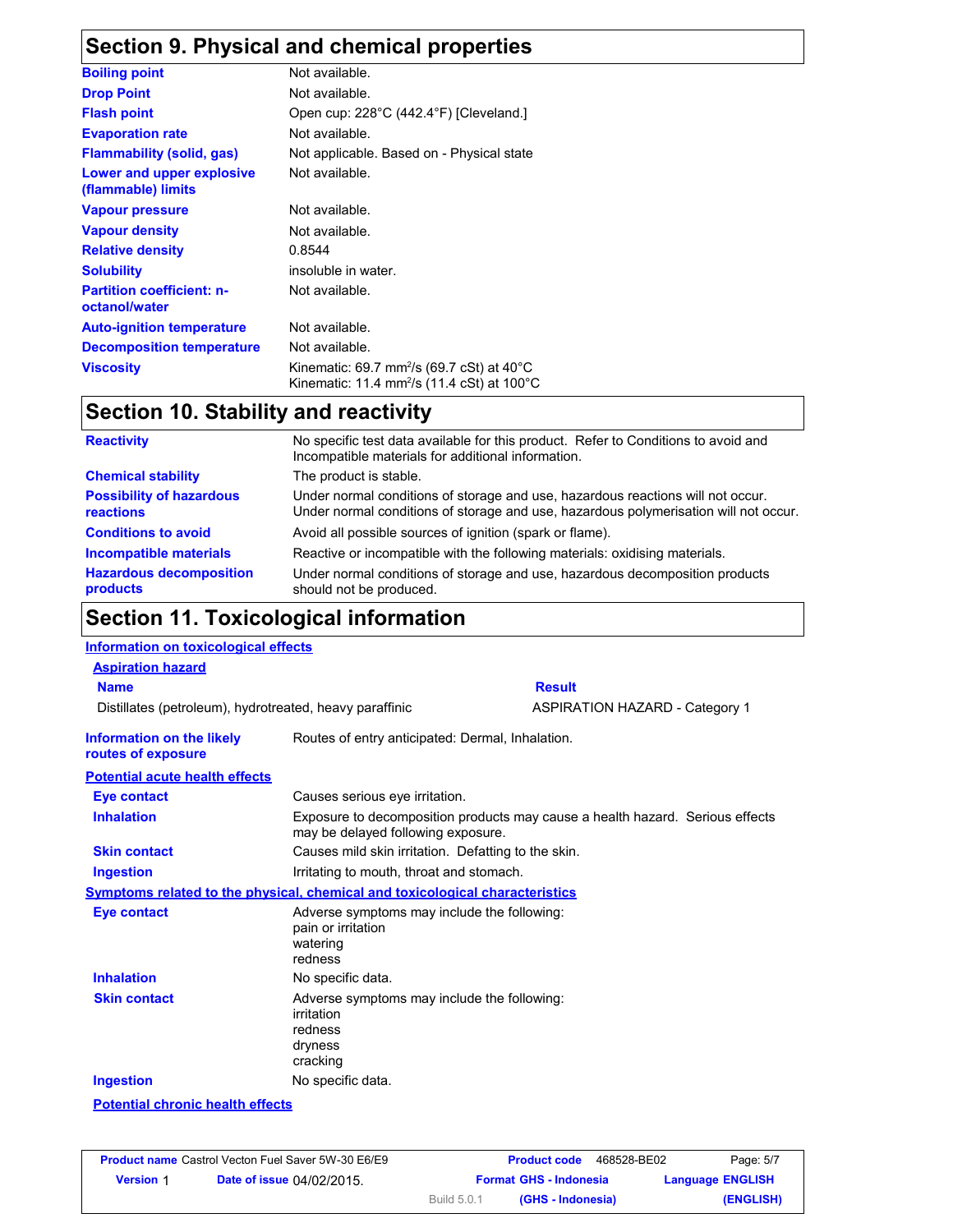#### **Section 11. Toxicological information**

| <b>General</b>               | USED ENGINE OILS                                                                                                                                                                                                                                                                                                                                                                        |
|------------------------------|-----------------------------------------------------------------------------------------------------------------------------------------------------------------------------------------------------------------------------------------------------------------------------------------------------------------------------------------------------------------------------------------|
|                              | Combustion products resulting from the operation of internal combustion engines<br>contaminate engine oils during use. Used engine oil may contain hazardous<br>components which have the potential to cause skin cancer. Frequent or prolonged<br>contact with all types and makes of used engine oil must therefore be avoided and a<br>high standard of personal hygiene maintained. |
| <b>Carcinogenicity</b>       | No known significant effects or critical hazards.                                                                                                                                                                                                                                                                                                                                       |
| <b>Mutagenicity</b>          | No known significant effects or critical hazards.                                                                                                                                                                                                                                                                                                                                       |
| <b>Teratogenicity</b>        | No known significant effects or critical hazards.                                                                                                                                                                                                                                                                                                                                       |
| <b>Developmental effects</b> | No known significant effects or critical hazards.                                                                                                                                                                                                                                                                                                                                       |
| <b>Fertility effects</b>     | No known significant effects or critical hazards.                                                                                                                                                                                                                                                                                                                                       |

### **Section 12. Ecological information**

| <b>Environmental effects</b>        | No known significant effects or critical hazards.                                                                         |
|-------------------------------------|---------------------------------------------------------------------------------------------------------------------------|
| <b>Persistence and</b>              |                                                                                                                           |
| degradability                       |                                                                                                                           |
| Partially biodegradable.            |                                                                                                                           |
| <b>Bioaccumulative potential</b>    |                                                                                                                           |
|                                     | This product is not expected to bioaccumulate through food chains in the environment.                                     |
| <b>Mobility</b>                     | Spillages may penetrate the soil causing ground water contamination.                                                      |
| <b>Other adverse effects</b>        | No known significant effects or critical hazards.                                                                         |
| <b>Other ecological information</b> | Spills may form a film on water surfaces causing physical damage to organisms.<br>Oxygen transfer could also be impaired. |

#### **Section 13. Disposal considerations**

**Disposal methods**

The generation of waste should be avoided or minimised wherever possible. Significant quantities of waste product residues should not be disposed of via the foul sewer but processed in a suitable effluent treatment plant. Dispose of surplus and non-recyclable products via a licensed waste disposal contractor. Disposal of this product, solutions and any by-products should at all times comply with the requirements of environmental protection and waste disposal legislation and any regional local authority requirements. Waste packaging should be recycled. Incineration or landfill should only be considered when recycling is not feasible. This material and its container must be disposed of in a safe way. Care should be taken when handling emptied containers that have not been cleaned or rinsed out. Empty containers or liners may retain some product residues. Avoid dispersal of spilt material and runoff and contact with soil, waterways, drains and sewers.

### **Section 14. Transport information**

|                                      | <b>IMDG</b>              | <b>IATA</b>              |
|--------------------------------------|--------------------------|--------------------------|
| <b>UN number</b>                     | Not regulated.           | Not regulated.           |
| <b>UN proper</b><br>shipping name    | -                        | $\overline{\phantom{a}}$ |
| <b>Transport hazard</b><br>class(es) | $\overline{\phantom{a}}$ | $\overline{\phantom{a}}$ |
| <b>Packing group</b>                 | $\overline{\phantom{a}}$ | $\overline{\phantom{a}}$ |
| <b>Environmental</b><br>hazards      | No.                      | No.                      |
| <b>Additional</b><br>information     | ۰                        | $\overline{\phantom{a}}$ |

**Special precautions for user** Not available.

|                  | <b>Product name Castrol Vecton Fuel Saver 5W-30 E6/E9</b> |                    | 468528-BE02<br><b>Product code</b> | Page: 6/7               |
|------------------|-----------------------------------------------------------|--------------------|------------------------------------|-------------------------|
| <b>Version 1</b> | <b>Date of issue 04/02/2015.</b>                          |                    | <b>Format GHS - Indonesia</b>      | <b>Language ENGLISH</b> |
|                  |                                                           | <b>Build 5.0.1</b> | (GHS - Indonesia)                  | (ENGLISH)               |